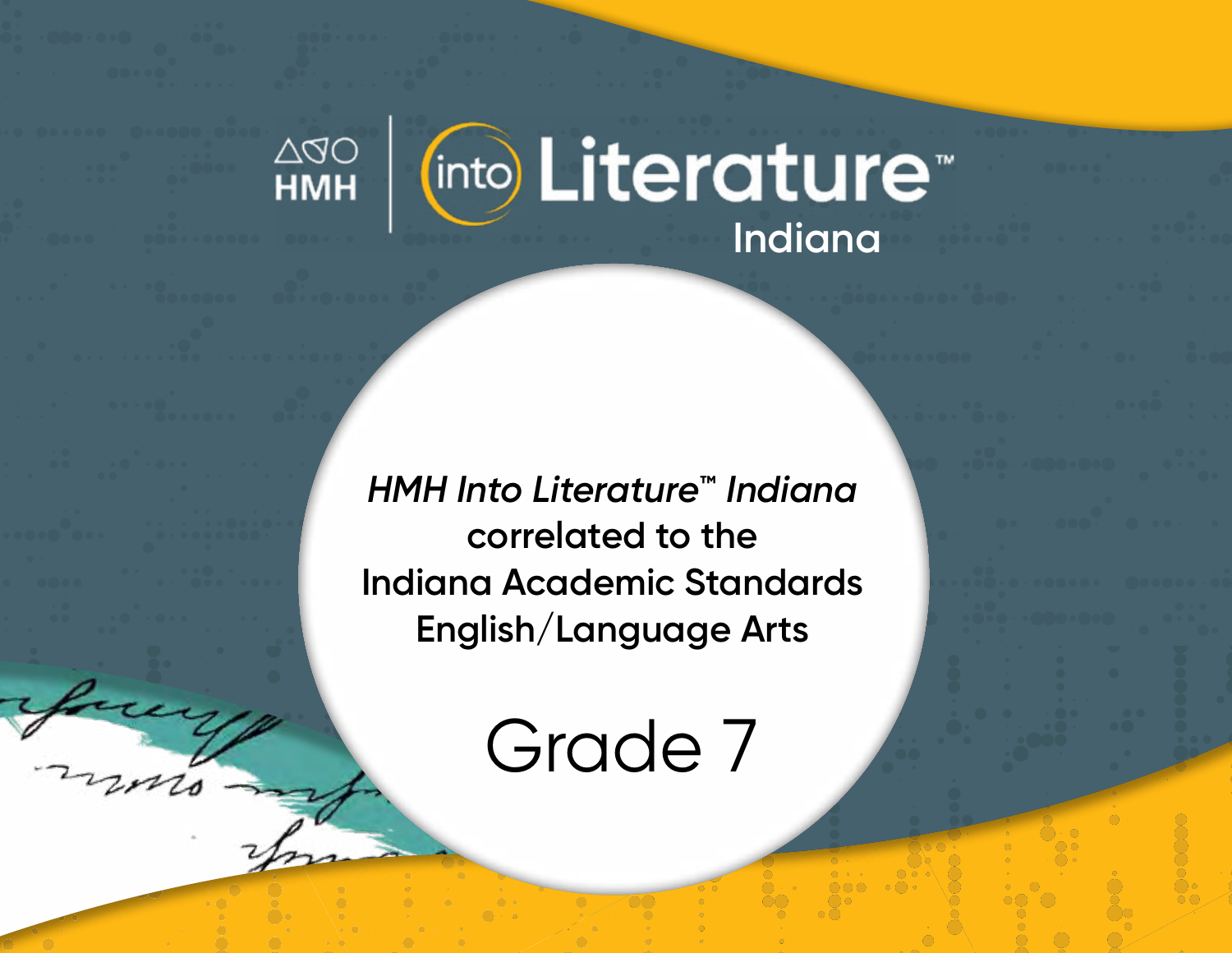## **Houghton Mifflin Harcourt** *Into Literature* **© 2020**

## **correlated to the**

## **Indiana Academic Standards English/Language Arts Grade 7**

| <b>Standard</b>                                                                                                                                        | <b>Description</b>                                                                                                                                                                                                                                                                     |     | <b>Citations</b>                                                                                                                                                                                                                    |  |
|--------------------------------------------------------------------------------------------------------------------------------------------------------|----------------------------------------------------------------------------------------------------------------------------------------------------------------------------------------------------------------------------------------------------------------------------------------|-----|-------------------------------------------------------------------------------------------------------------------------------------------------------------------------------------------------------------------------------------|--|
| <b>READING: Literature</b>                                                                                                                             |                                                                                                                                                                                                                                                                                        |     |                                                                                                                                                                                                                                     |  |
|                                                                                                                                                        | <b>RL.1: LEARNING OUTCOME FOR READING LITERATURE</b>                                                                                                                                                                                                                                   |     |                                                                                                                                                                                                                                     |  |
|                                                                                                                                                        | Read and comprehend a variety of literature independently and proficiently                                                                                                                                                                                                             |     |                                                                                                                                                                                                                                     |  |
|                                                                                                                                                        | <b>Learning Outcome</b>                                                                                                                                                                                                                                                                |     |                                                                                                                                                                                                                                     |  |
| 7.RL.1                                                                                                                                                 | Read a variety of literature within a range of complexity<br>appropriate for grades 6-8. By the end of grade 7, students<br>interact with texts proficiently and independently at the<br>middle of the range and with scaffolding as needed for<br>texts at the high end of the range. | SE: | $2-3, 5-21, 25-33, 37-43, 58-67, 85, 98-99, 101-109, 125-131, 134-$<br>145, 146-159, 171, 209-215, 217-225, 228-241, 253, 279-301, 315-<br>321, 349, 362-363, 365-377, 404-413, 414-423, 425, 455-465, 469-<br>475, 503             |  |
| <b>RL.2: STANDARD 2: KEY IDEAS AND TEXTUAL SUPPORT</b>                                                                                                 |                                                                                                                                                                                                                                                                                        |     |                                                                                                                                                                                                                                     |  |
| Build comprehension and appreciation of literature by analyzing, inferring, and drawing conclusions about literary elements, themes, and central ideas |                                                                                                                                                                                                                                                                                        |     |                                                                                                                                                                                                                                     |  |
| <b>Key Ideas and Support</b>                                                                                                                           |                                                                                                                                                                                                                                                                                        |     |                                                                                                                                                                                                                                     |  |
| 7.RL.2.1                                                                                                                                               | Cite several pieces of textual evidence to support analysis<br>of what a text says explicitly as well as inferences drawn<br>from the text.                                                                                                                                            | SE: | 5, 20–21, 32–33, 42–43, 66–67, 82, 87–90, 92, 108–109, 130–131,<br>142, 144–145, 158, 168–169, 173, 175–176, 178, 214, 224–225, 234,<br>238, 240-241, 300-301, 320, 350-354, 356, 376, 412, 417, 420-423,<br>464–465, 474, 504, 510 |  |
| 7.RL.2.2                                                                                                                                               | Analyze the development of a theme or central idea over<br>the course of a work of literature; provide a detailed<br>summary that supports the analysis.                                                                                                                               | SE: | 25–26, 28, 30–32, 42, 85, 98–99, 142, 161, 171, 217–218, 220, 222,<br>224, 234, 238, 240, 253, 300, 316-318, 320-321, 349, 363, 404, 412,<br>414, 420-423, 425, 470, 472-474, 503                                                   |  |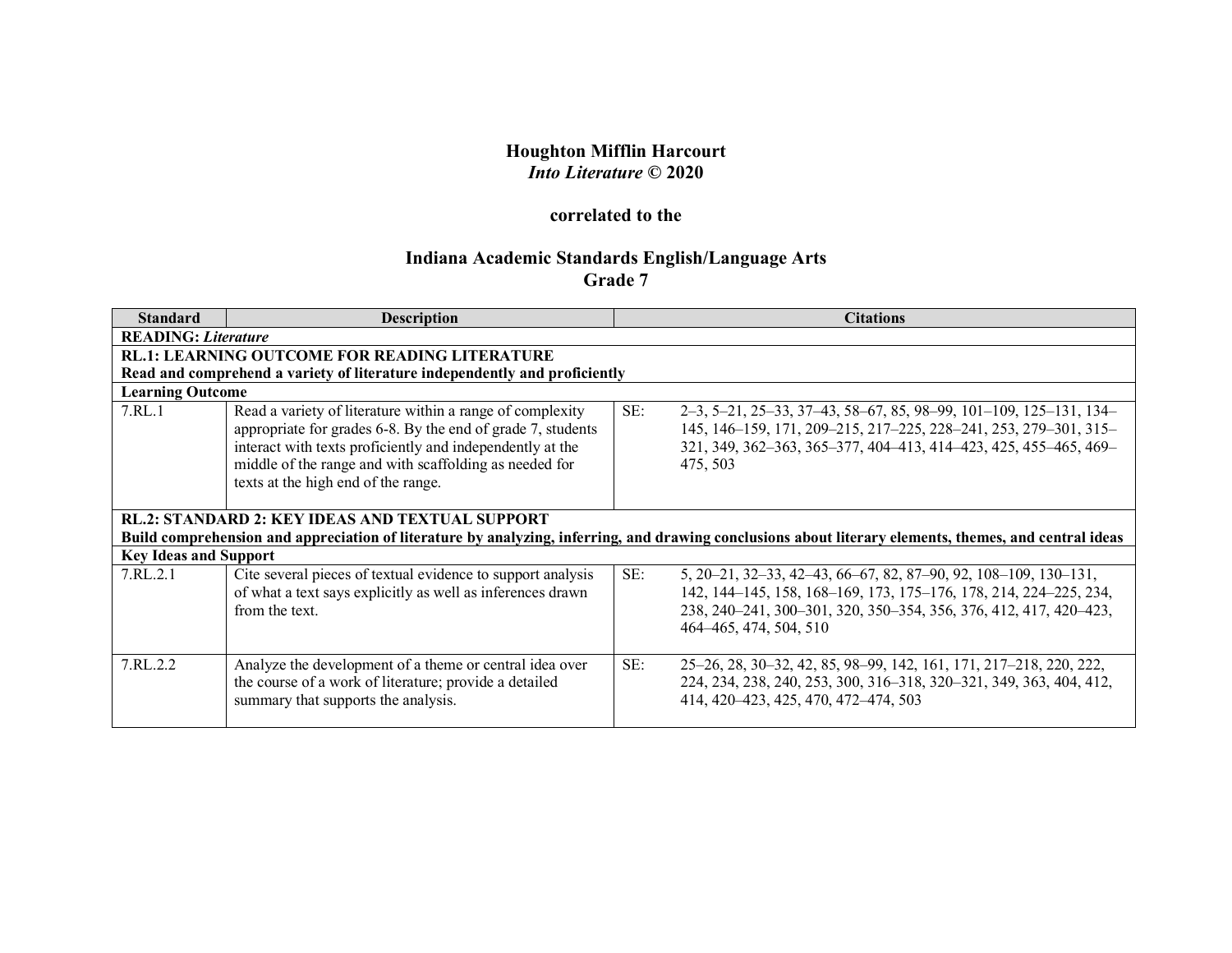| <b>Standard</b>                                                                                                                                       | <b>Description</b>                                                                                                                                                                                                                               |     | <b>Citations</b>                                                                                    |  |
|-------------------------------------------------------------------------------------------------------------------------------------------------------|--------------------------------------------------------------------------------------------------------------------------------------------------------------------------------------------------------------------------------------------------|-----|-----------------------------------------------------------------------------------------------------|--|
| 7.RL.2.3                                                                                                                                              | Analyze the interaction of elements in a work of literature<br>(e.g., how setting shapes the characters or plot).                                                                                                                                | SE: | 5, 59, 101, 148, 217, 376, 455, 428                                                                 |  |
| 7.RL.2.4                                                                                                                                              | Students are expected to build upon and continue applying concepts learned previously.                                                                                                                                                           |     |                                                                                                     |  |
|                                                                                                                                                       | <b>RL.3: STRUCTURAL ELEMENTS AND ORGANIZATION</b>                                                                                                                                                                                                |     |                                                                                                     |  |
|                                                                                                                                                       | Build comprehension and appreciation of literature, using knowledge of literary structure and point of view                                                                                                                                      |     |                                                                                                     |  |
|                                                                                                                                                       | <b>Structural Elements and Organization</b>                                                                                                                                                                                                      |     |                                                                                                     |  |
| 7.RL.3.1                                                                                                                                              | Analyze how a work of literature's structural elements such<br>as subplots, parallel episodes, climax, and conflicts<br>contribute to its meaning and plot.                                                                                      | SE: | 5, 7-20, 59-61, 63, 66, 101, 103-104, 106, 108, 130, 286, 376, 408,<br>456, 462                     |  |
| 7.RL.3.2                                                                                                                                              | Analyze how an author develops and contrasts the points of<br>view of different characters or narrators in a work of<br>literature.                                                                                                              | SE: | 105, 125, 128, 147, 156, 187, 222, 287, 363, 370, 376, 409, 411, 415,<br>417, 420, 458-460, 462-464 |  |
|                                                                                                                                                       | <b>RL.4: SYNTHESIS AND CONNECTION OF IDEAS</b>                                                                                                                                                                                                   |     |                                                                                                     |  |
| Build comprehension and appreciation of literature by connecting various literary works and analyzing how medium and interpretation impact<br>meaning |                                                                                                                                                                                                                                                  |     |                                                                                                     |  |
|                                                                                                                                                       | <b>Synthesis and Connection of Ideas</b>                                                                                                                                                                                                         |     |                                                                                                     |  |
| 7.RL.4.1                                                                                                                                              | Compare and contrast a written story, play or poem to its<br>audio, filmed, staged, or multimedia version, analyzing the<br>effects of techniques unique to each medium (e.g., lighting,<br>sound, color, or camera focus and angles in a film). | SE: | 146-147, 149, 162-166, 168-169                                                                      |  |
| 7.RL.4.2                                                                                                                                              | Compare and contrast a fictional portrayal of a time, place,<br>or character and a historical account of the same period as<br>a means of understanding how authors of fiction use or<br>alter history.                                          | SE: | 476-498, 490-499, 500-501                                                                           |  |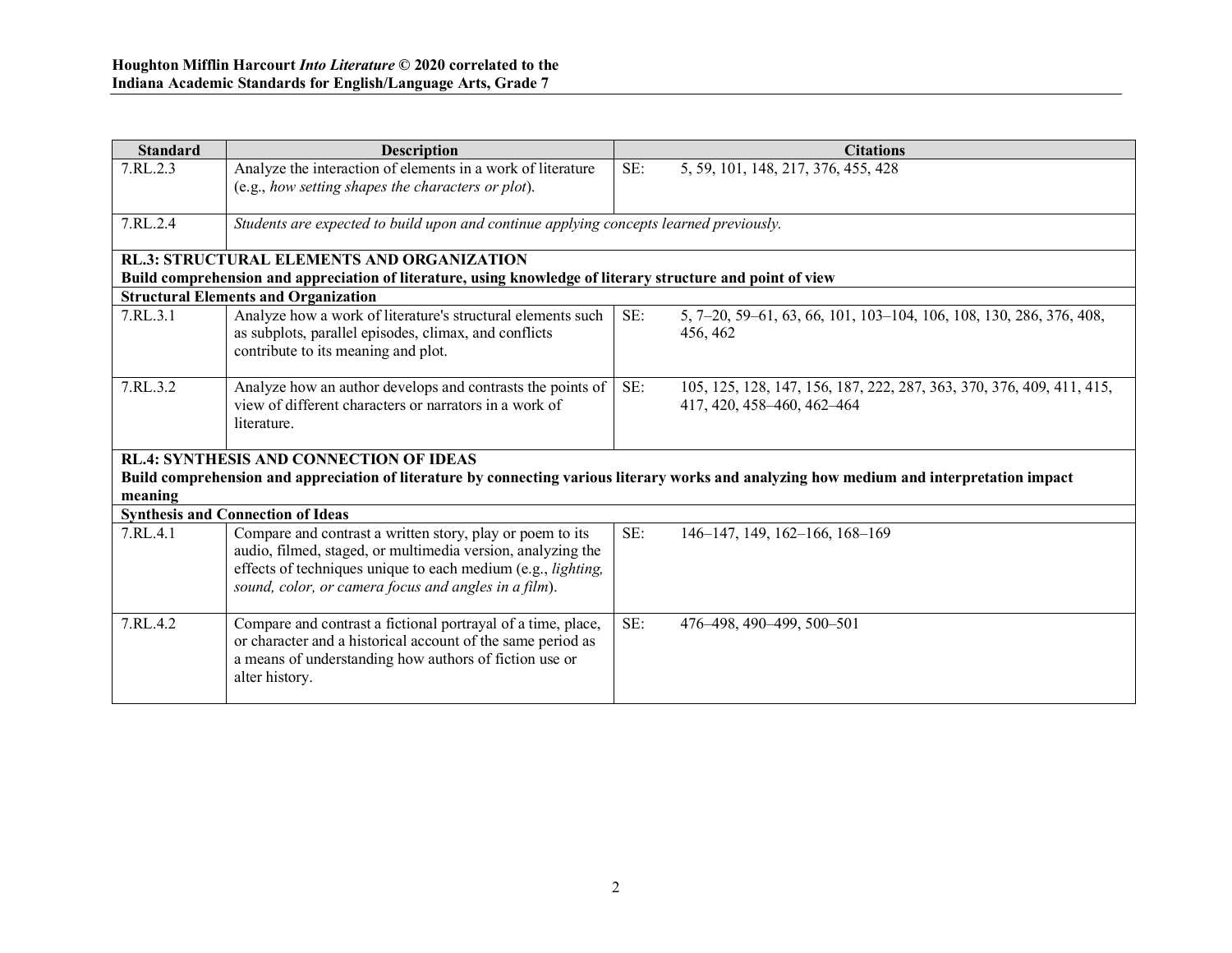| <b>Standard</b>                                                                                                                  | <b>Description</b>                                                                                                                                                                                                                                                                     |     | <b>Citations</b>                                                                                                                                          |
|----------------------------------------------------------------------------------------------------------------------------------|----------------------------------------------------------------------------------------------------------------------------------------------------------------------------------------------------------------------------------------------------------------------------------------|-----|-----------------------------------------------------------------------------------------------------------------------------------------------------------|
| <b>READING: Nonfiction</b>                                                                                                       |                                                                                                                                                                                                                                                                                        |     |                                                                                                                                                           |
|                                                                                                                                  | <b>RN.1: LEARNING OUTCOME FOR READING NONFICTION</b>                                                                                                                                                                                                                                   |     |                                                                                                                                                           |
|                                                                                                                                  | Read and comprehend a variety of nonfiction independently and proficiently                                                                                                                                                                                                             |     |                                                                                                                                                           |
| <b>Learning Outcome</b>                                                                                                          |                                                                                                                                                                                                                                                                                        |     |                                                                                                                                                           |
| 7.RN.1                                                                                                                           | Read a variety of nonfiction within a range of complexity<br>appropriate for grades 6-8. By the end of grade 7, students<br>interact with texts proficiently and independently at the<br>middle of the range and with scaffolding as needed for<br>texts at the high end of the range. | SE: | 45–55, 70–79, 82, 113–121, 182–193, 197–205, 264–275, 305–311,<br>326 335, 338-343, 346, 381-389, 393-401, 436-447, 476-487, 490-<br>497, 500-501         |
| RN.2: KEY IDEAS AND TEXTUAL SUPPORT<br>Extract and construct meaning from nonfiction texts using a range of comprehension skills |                                                                                                                                                                                                                                                                                        |     |                                                                                                                                                           |
|                                                                                                                                  | <b>Key Ideas and Textural Support</b>                                                                                                                                                                                                                                                  |     |                                                                                                                                                           |
| 7.RN.2.1                                                                                                                         | Cite several pieces of textual evidence to support analysis<br>of what a text says explicitly as well as inferences drawn<br>from the text.                                                                                                                                            | SE: | 45-46, 48, 50, 54, 82, 113-114, 117-118, 120-121, 192, 204-205,<br>248-251, 274-275, 310, 334, 342, 346-347, 388, 400, 446-447, 486-<br>487, 496, 500-501 |
| 7.RN.2.2                                                                                                                         | Analyze the development of two or more central ideas over<br>the course of a text; provide a detailed, objective summary<br>of the text.                                                                                                                                               | SE: | 45, 79, 171, 192, 253, 270 - 273, 310, 389, 425, 477 - 478, 480 - 481,<br>483-486, 496, 503                                                               |
| 7.RN.2.3                                                                                                                         | Analyze the interactions between individuals, events, and<br>ideas in a text (e.g., how ideas influence individuals or<br>events, or how individuals influence ideas or events).                                                                                                       | SE: | 45, 47–54, 73–77, 82, 187–188, 191–192, 202–204, 333–334, 340,<br>387-388, 395, 398-400, 441-446, 477, 479-486, 491-496, 501                              |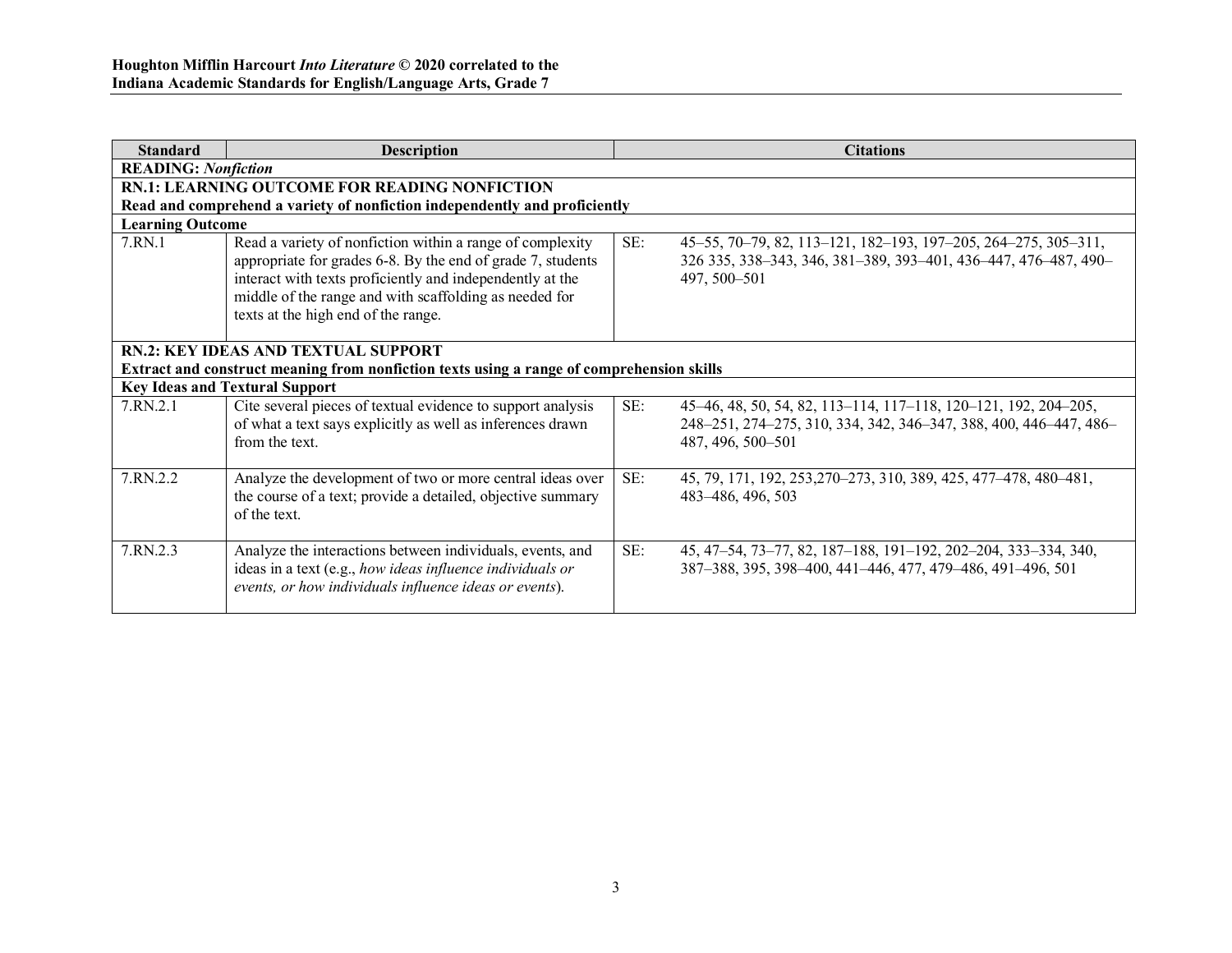| <b>Standard</b> | <b>Description</b>                                                                                                                                                                                                                  |     | <b>Citations</b>                                                                                                                                       |
|-----------------|-------------------------------------------------------------------------------------------------------------------------------------------------------------------------------------------------------------------------------------|-----|--------------------------------------------------------------------------------------------------------------------------------------------------------|
|                 | RN.3: STRUCTURAL ELEMENTS AND ORGANIZATION                                                                                                                                                                                          |     |                                                                                                                                                        |
|                 | Build understanding of nonfiction text, using knowledge of structural organization and author's purpose and message                                                                                                                 |     |                                                                                                                                                        |
|                 | <b>Structural Elements and Organization</b>                                                                                                                                                                                         |     |                                                                                                                                                        |
| 7.RN.3.1        | Students are expected to build upon and continue applying concepts learned previously.                                                                                                                                              |     |                                                                                                                                                        |
| 7.RN.3.2        | Analyze the structure an author uses to organize a text,<br>including how the major sections contribute to the whole<br>and to the development of the ideas.                                                                        | SE: | 71, 73 - 74, 76 - 78, 120, 267, 270, 273 - 274, 342, 381, 385, 393, 395,<br>397-399, 491-496                                                           |
| 7.RN.3.3        | Determine an author's perspective or purpose in a text, and<br>analyze how the author distinguishes his or her position<br>from the positions of others.                                                                            | SE: | 45-47, 50, 52-54, 113-115, 117, 120, 185, 187-190, 192, 305-306,<br>308, 327, 339, 341, 381-383, 386-388, 436, 439-441, 445-446, 481,<br>486, 496, 500 |
|                 | <b>RN.4: SYNTHESIS AND CONNECTION OF IDEAS</b><br>Build understanding of nonfiction texts by evaluating specific claims and synthesizing and connecting ideas                                                                       |     |                                                                                                                                                        |
|                 | <b>Synthesis and Connection of Ideas</b>                                                                                                                                                                                            |     |                                                                                                                                                        |
| 7.RN.4.1        | Trace and evaluate the argument and specific claims in a<br>text, assessing whether the reasoning is sound and the<br>evidence is relevant and sufficient to support the claims,<br>noting instances of bias and stereotyping.      | SE: | 185, 187-188, 190-192, 310, 326-330, 332-334, 338-342, 346                                                                                             |
| 7.RN.4.2        | Compare and contrast a print or digital text to an audio,<br>video, or multimedia version of the text, analyzing each<br>medium's portrayal of the subject (e.g., how the delivery of<br>a speech affects the impact of the words). | SE: | 45-47, 50, 52-54, 113-115, 117, 120, 185, 187-190, 192, 305-306,<br>308, 327, 339, 341, 381-383, 386-388, 436, 439-441, 445-446, 481,<br>486, 496, 500 |
| 7.RN.4.3        | Analyze how two or more authors writing about the same<br>topic shape their presentations of key information by<br>emphasizing different evidence or advancing different<br>interpretations of facts.                               | SE: | 326-330, 332-334, 338-339, 341-342, 346                                                                                                                |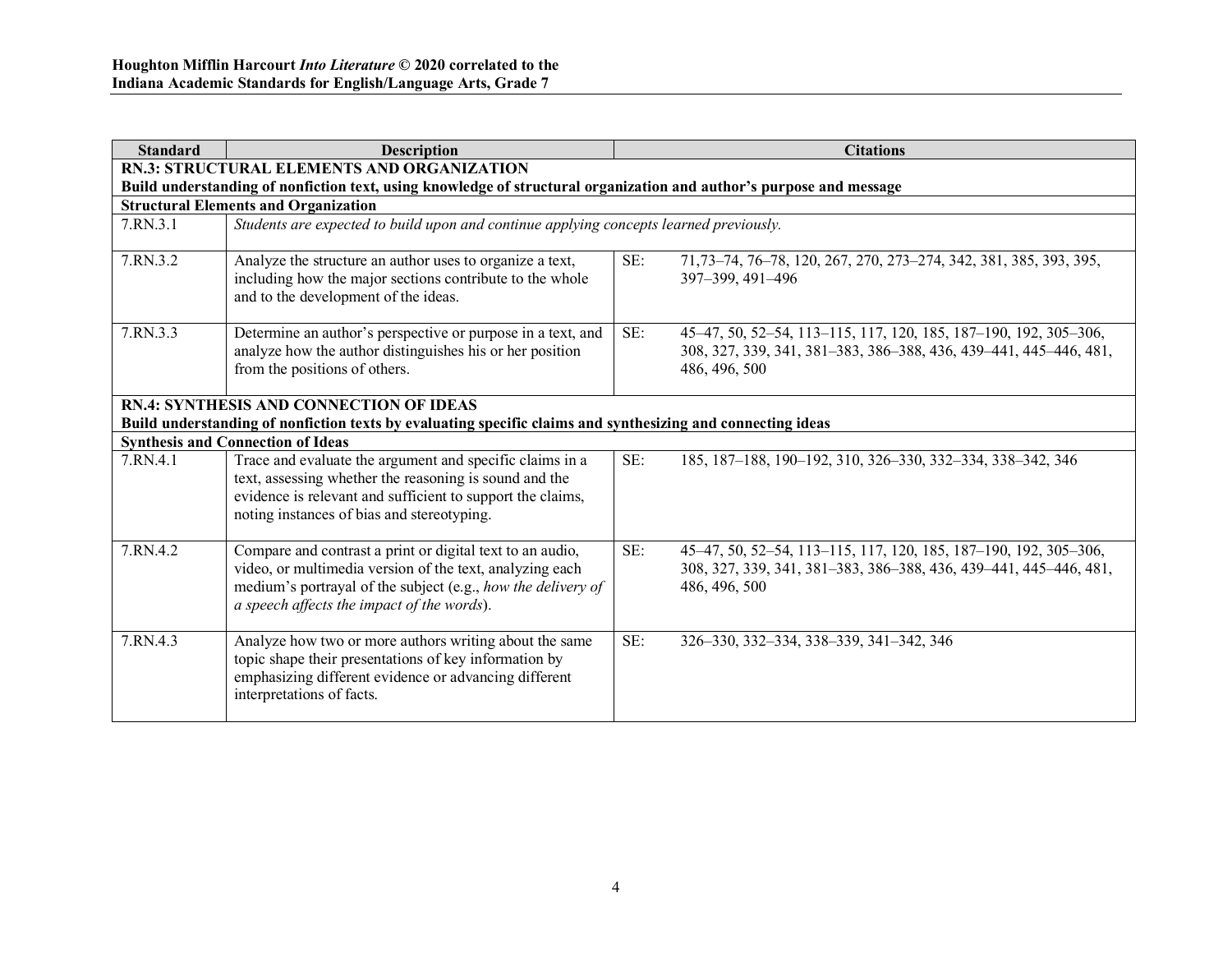| <b>Standard</b>            | <b>Description</b>                                                                                                                                                                                                     | <b>Citations</b>                                                                                                                                                                                                                                                                                                                                                                             |
|----------------------------|------------------------------------------------------------------------------------------------------------------------------------------------------------------------------------------------------------------------|----------------------------------------------------------------------------------------------------------------------------------------------------------------------------------------------------------------------------------------------------------------------------------------------------------------------------------------------------------------------------------------------|
| <b>READING:</b> Vocabulary |                                                                                                                                                                                                                        |                                                                                                                                                                                                                                                                                                                                                                                              |
|                            | <b>RV.1: LEARNING OUTCOME FOR READING VOCABULARY</b>                                                                                                                                                                   |                                                                                                                                                                                                                                                                                                                                                                                              |
|                            | Acquire, refine, and apply vocabulary using various strategies and sources                                                                                                                                             |                                                                                                                                                                                                                                                                                                                                                                                              |
| <b>Learning Outcome</b>    |                                                                                                                                                                                                                        |                                                                                                                                                                                                                                                                                                                                                                                              |
| 7.RV.1                     | Acquire and use accurately grade-appropriate general<br>academic and content-specific words and phrases; gather<br>vocabulary knowledge when considering a word or phrase<br>important to comprehension or expression. | SE:<br>1, 8-11, 22, 29-30, 33-34, 43, 55-56, 67-68, 79-80, 86-87, 90, 92,<br>97, 109-110, 121-122, 131-132, 143, 159-160, 167, 176, 181, 193-<br>194, 205-206, 215, 225-226, 235, 239, 249, 258, 263, 275-276, 301-<br>302, 311-312, 321, 325, 335-336, 343-344, 354, 361, 377-378, 389-<br>390, 401-402, 413, 421, 430, 435, 447-448, 453, 465-466, 475, 487-<br>488, 497-498, 507-508, 510 |
|                            | <b>RV.2: VOCABULARY BUILDING</b>                                                                                                                                                                                       |                                                                                                                                                                                                                                                                                                                                                                                              |
|                            | Build and refine vocabulary by using strategies to determine and clarify words and understand their relationships                                                                                                      |                                                                                                                                                                                                                                                                                                                                                                                              |
| <b>Vocabulary Building</b> |                                                                                                                                                                                                                        |                                                                                                                                                                                                                                                                                                                                                                                              |
| 7.RV.2.1                   | Use context to determine or clarify the meaning of words<br>and phrases.                                                                                                                                               | SE:<br>80, 110, 194, 226, 265, 271, 276, 302, 336, 390, 466, 498<br>Vocabulary Studio: Context Clues                                                                                                                                                                                                                                                                                         |
|                            |                                                                                                                                                                                                                        |                                                                                                                                                                                                                                                                                                                                                                                              |
| 7.RV.2.2                   | Use the relationship between particular words (e.g.,<br>synonym/antonym, analogy) to better understand each of<br>the words                                                                                            | SE:<br>1, 97, 181, 206, 263, 361, 402, 435<br>Vocabulary Studio: Synonyms and Antonyms<br>Vocabulary Studio: Analogies                                                                                                                                                                                                                                                                       |
| 7.RV.2.3                   | Distinguish among the connotations of words with similar<br>denotations.                                                                                                                                               | SE:<br>56, 243, 327-328, 335-336, 498<br>Vocabulary Studio: Denotation and Connotation                                                                                                                                                                                                                                                                                                       |
| 7.RV.2.4                   | Use common, grade-appropriate Greek or Latin affixes and<br>roots as clues to the meaning of words (e.g., belligerent,<br>bellicose, rebel).                                                                           | SE:<br>1, 22, 34, 68, 97, 160, 181, 263, 276, 302, 361, 378<br>Vocabulary Studio: Common Roots, Prefixes, and Suffixes<br>Vocabulary Studio: Greek and Latin Word Roots                                                                                                                                                                                                                      |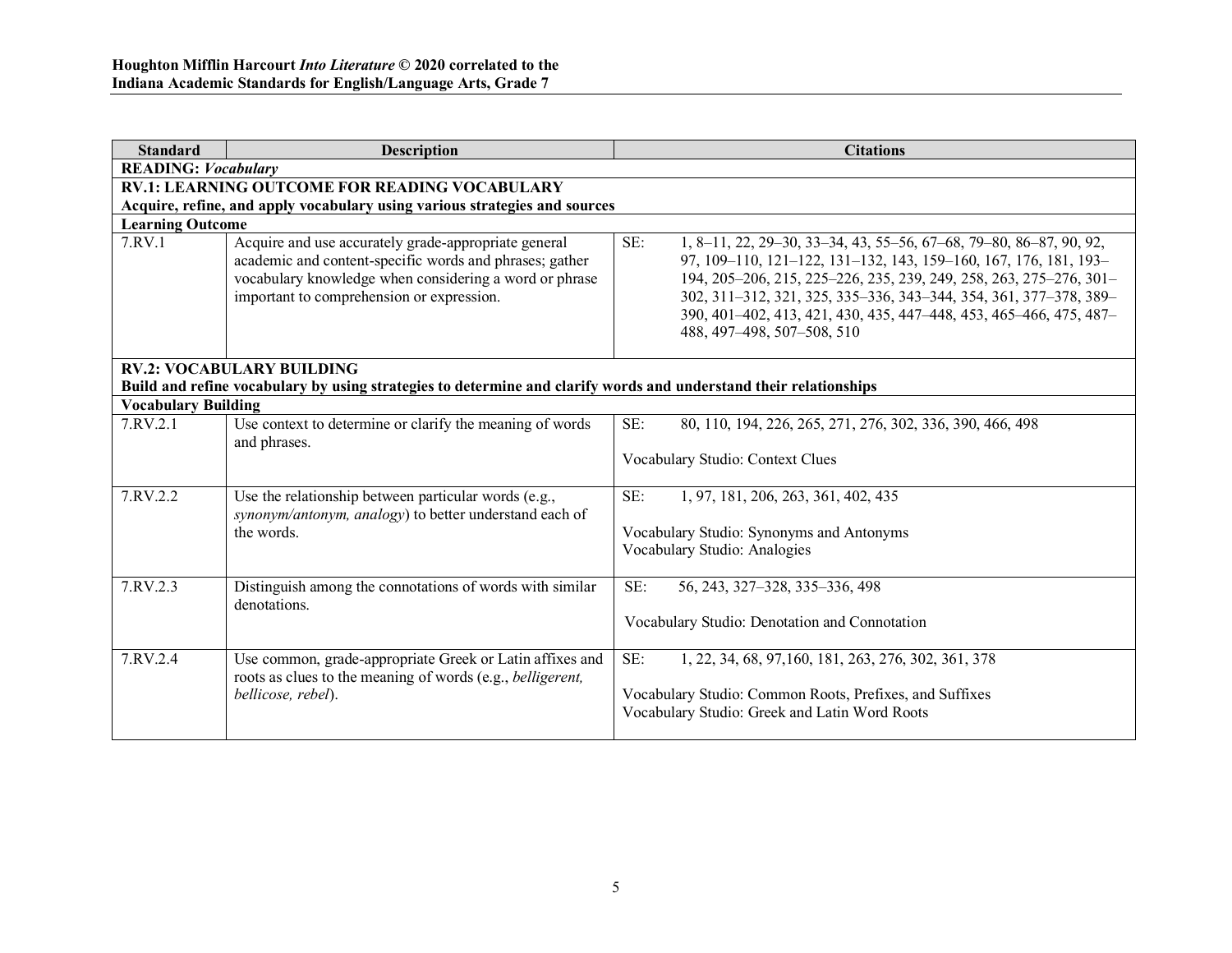| <b>Standard</b>         | <b>Description</b>                                                                                     | <b>Citations</b>                                                                                                                                     |
|-------------------------|--------------------------------------------------------------------------------------------------------|------------------------------------------------------------------------------------------------------------------------------------------------------|
| 7.RV.2.5                | Consult general and specialized reference materials, both                                              | SE:<br>1, 22, 97, 110, 122, 132, 160, 181, 206, 226, 263, 265, 271, 276, 312,                                                                        |
|                         | print and digital (e.g., <i>dictionary</i> , <i>thesaurus</i> , <i>style guide</i> ), to               | 336, 344, 361, 378-379, 390, 402, 435, 448, 466, 488, 498                                                                                            |
|                         | find the pronunciation of a word or determine or clarify its                                           |                                                                                                                                                      |
|                         | precise meaning, part of speech, or origin.                                                            | Vocabulary Studio: Using Reference Resources                                                                                                         |
|                         | <b>RV.3: VOCABULARY IN LITERATURE AND NONFICTION TEXTS</b>                                             |                                                                                                                                                      |
|                         |                                                                                                        | Build comprehension and appreciation of literature and nonfiction texts by determining or clarifying figurative, connotative, and technical meanings |
|                         | <b>Vocabulary in Literature and Nonfiction Texts</b>                                                   |                                                                                                                                                      |
| 7.RV.3.1                | Determine the meaning of words and phrases as they are                                                 | SE:<br>1, 6, 22, 26, 34, 37, 60, 102, 126, 132, 134-141, 144, 148, 160, 181,                                                                         |
|                         | used in works of literature, including figurative and                                                  | 197-198, 209-212, 214, 218, 226, 228-230, 234, 240-241, 280, 302,                                                                                    |
|                         | connotative meanings; analyze the impact of rhymes and                                                 | 366, 378, 404, 456, 466, 469, 473                                                                                                                    |
|                         | other repetitions of sounds (e.g., alliteration) within a                                              |                                                                                                                                                      |
|                         | story, poem, or play.                                                                                  | Vocabulary Studio: Denotation and Connotation                                                                                                        |
| 7.RV.3.2                | Determine the meaning of words and phrases as they are                                                 | SE:<br>56, 72, 80, 194, 197-198, 205, 243, 327-328, 335-336, 498                                                                                     |
|                         | used in a nonfiction text, including figurative, connotative,                                          |                                                                                                                                                      |
|                         | and technical meanings; analyze the impact of a specific                                               | Vocabulary Studio: Denotation and Connotation                                                                                                        |
|                         | word choice on meaning and tone.                                                                       |                                                                                                                                                      |
|                         |                                                                                                        |                                                                                                                                                      |
| 7.RV.3.3                | Interpret figures of speech (e.g., literary, religious, and                                            | SE:<br>197, 198, 205, 229, 240, 406, 469, 474                                                                                                        |
|                         | <i>mythological allusions</i> ) in context.                                                            |                                                                                                                                                      |
|                         |                                                                                                        |                                                                                                                                                      |
| Writing                 |                                                                                                        |                                                                                                                                                      |
|                         | W.1: LEARNING OUTCOME FOR WRITING<br>Write effectively for a variety of tasks, purposes, and audiences |                                                                                                                                                      |
| <b>Learning Outcome</b> |                                                                                                        |                                                                                                                                                      |
| 7.W.1                   | Writing routinely over a variety of time frames for a range                                            | SE:<br>33, 43, 55, 67, 86–92, 95, 109, 121, 131, 143, 159, 167, 179, 193, 205,                                                                       |
|                         | of tasks, purposes, and audiences; apply reading standards                                             | 215, 225, 235, 249, 254-261, 275, 301, 311, 321, 325, 335, 343, 350-                                                                                 |
|                         | to support analysis, reflection, and research by drawing                                               | 359, 377, 401, 413, 421, 426–433, 447, 465, 475, 487, 497, 504–510,                                                                                  |
|                         | evidence from literature and nonfiction texts.                                                         | 513                                                                                                                                                  |
|                         |                                                                                                        |                                                                                                                                                      |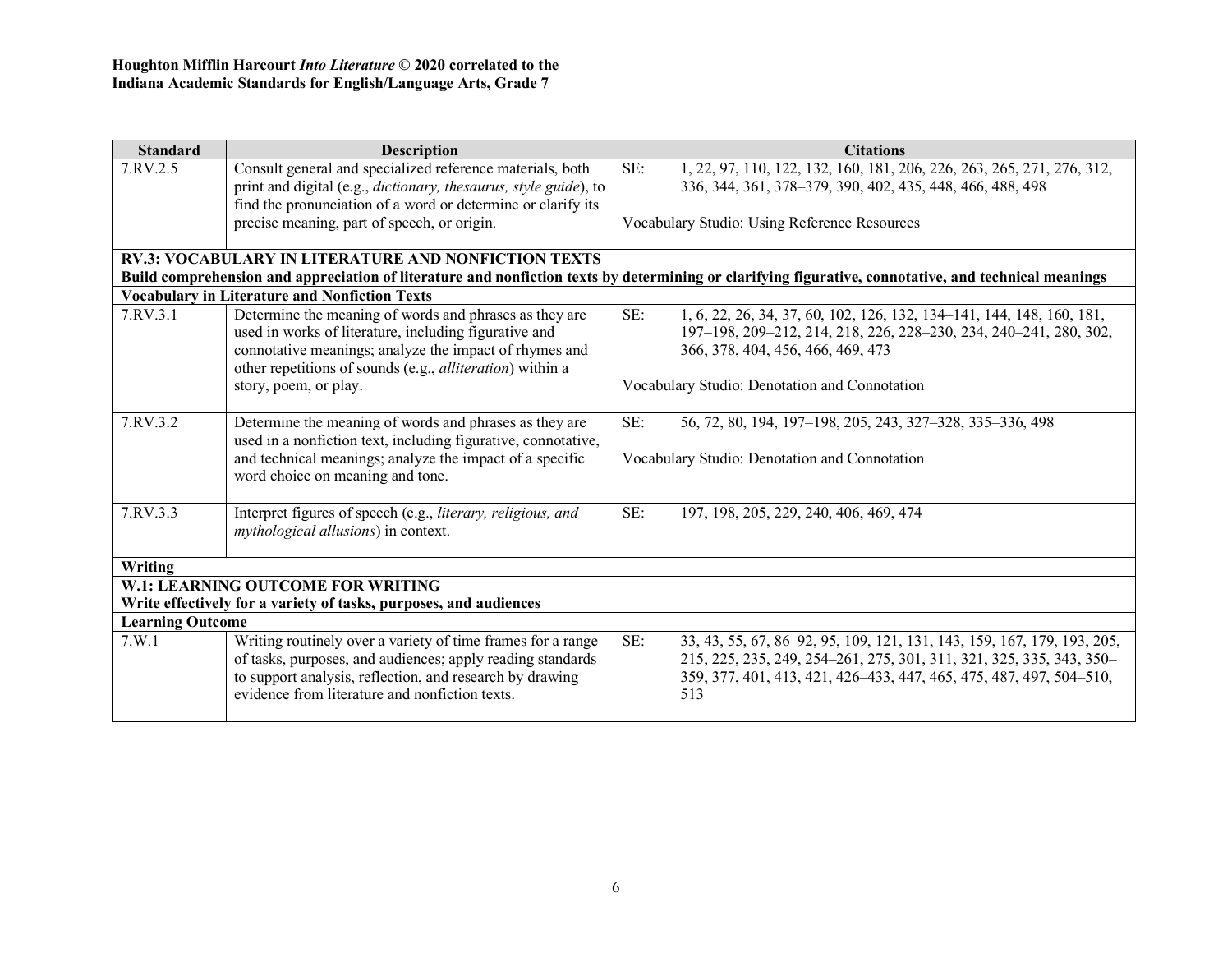| <b>Standard</b>            | <b>Description</b>                                                                                                   | <b>Citations</b>                                                       |  |
|----------------------------|----------------------------------------------------------------------------------------------------------------------|------------------------------------------------------------------------|--|
| W.2: HANDWRITING           |                                                                                                                      |                                                                        |  |
|                            | Demonstrate the ability to write legibly                                                                             |                                                                        |  |
| Handwriting                |                                                                                                                      |                                                                        |  |
| 7.W.2                      | Students are expected to build upon and continue applying concepts learned previously.                               |                                                                        |  |
| <b>W.3: WRITING GENRES</b> |                                                                                                                      |                                                                        |  |
|                            | Develop and refine writing skills by writing for different purposes and to specific audiences or people              |                                                                        |  |
| Argumentative              |                                                                                                                      |                                                                        |  |
| 7. W.3.1                   | Write arguments in a variety of forms that -                                                                         |                                                                        |  |
|                            | Introduce claim(s), acknowledge alternate or opposing                                                                | SE:<br>121, 249, 350-354, 356                                          |  |
|                            | claims, and use appropriate organizational structures.                                                               |                                                                        |  |
|                            |                                                                                                                      | Writing Studio: Writing Arguments: What Is a Claim?                    |  |
|                            | Support claim(s) with logical reasoning and relevant<br>evidence, using accurate, credible sources and               | 121, 192, 249, 347, 350-356<br>SE:                                     |  |
|                            | demonstrating an understanding of the topic or text.                                                                 | Writing Studio: Evaluating Sources: Evaluating Sources for Reliability |  |
|                            | Establish and maintain a consistent style and tone<br>appropriate to purpose and audience.                           | SE:<br>350, 356                                                        |  |
|                            |                                                                                                                      | Writing Studio: Writing Arguments: Formal Style                        |  |
|                            |                                                                                                                      | Writing Studio: Writing Arguments: Persuasive Techniques               |  |
|                            |                                                                                                                      |                                                                        |  |
|                            | Use effective transitions to create cohesion and clarify the<br>relationships among claim(s), reasons, and evidence. | SE:<br>121, 161, 350, 354, 356                                         |  |
|                            |                                                                                                                      | Writing Studio: Writing Arguments: Creating a Coherent Argument        |  |
|                            |                                                                                                                      | Writing Studio: Writing Arguments: Reasons and Evidence                |  |
|                            |                                                                                                                      | Writing Studio: Writing Arguments: Building Effective Support          |  |
|                            |                                                                                                                      |                                                                        |  |
|                            | Provide a concluding statement or section that follows                                                               | SE:<br>121, 249, 350, 354, 356                                         |  |
|                            | from and supports the argument presented.                                                                            |                                                                        |  |
|                            |                                                                                                                      | Writing Studio: Writing Arguments: Concluding Your Argument            |  |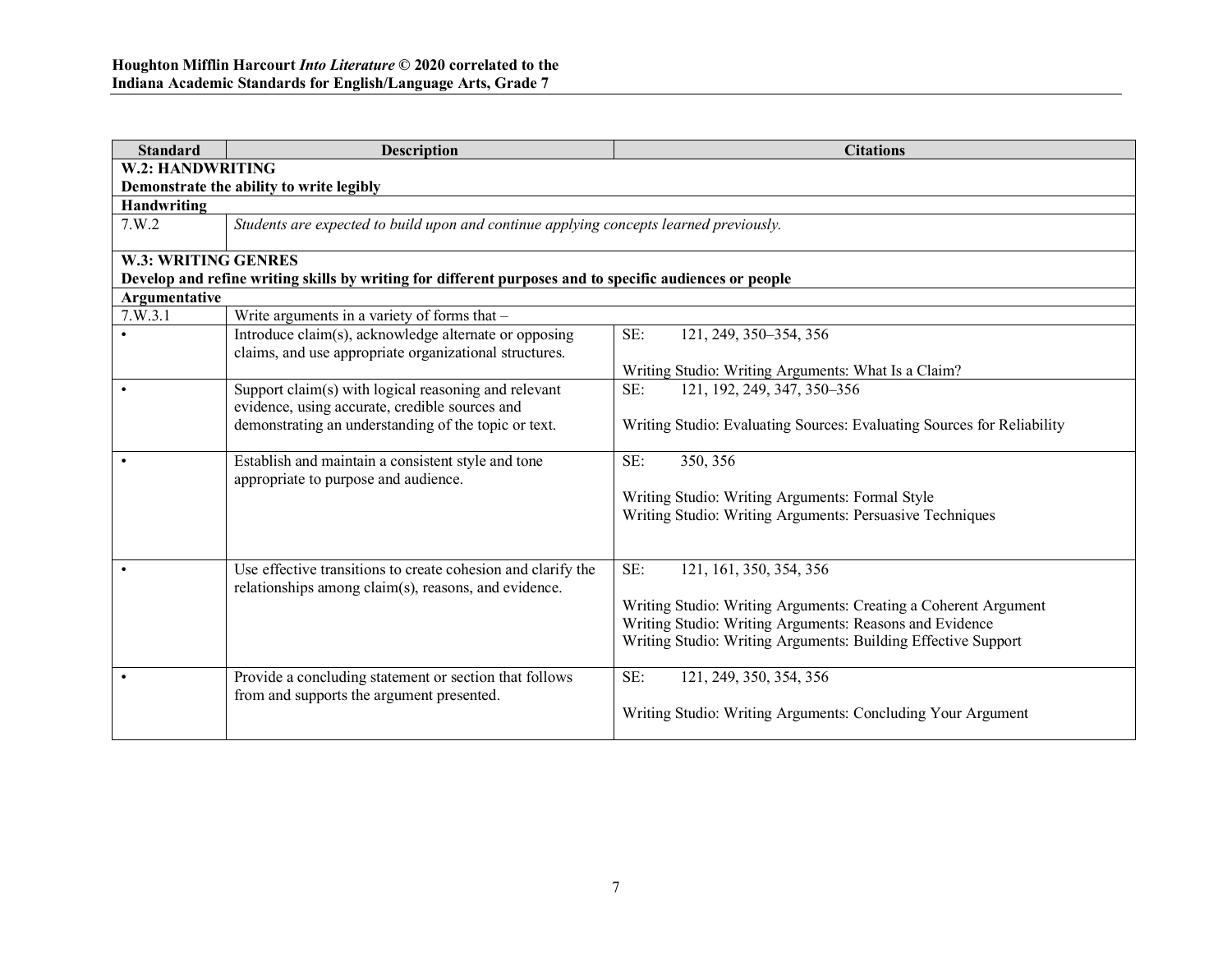| <b>Standard</b>    | <b>Description</b>                                                                                                                                                                                                                                                                                | <b>Citations</b>                                                                                                                                                                                           |
|--------------------|---------------------------------------------------------------------------------------------------------------------------------------------------------------------------------------------------------------------------------------------------------------------------------------------------|------------------------------------------------------------------------------------------------------------------------------------------------------------------------------------------------------------|
| <b>Informative</b> |                                                                                                                                                                                                                                                                                                   |                                                                                                                                                                                                            |
| 7. W.3.2           | Write informative compositions on a variety of topics that -                                                                                                                                                                                                                                      |                                                                                                                                                                                                            |
|                    | Introduce a topic clearly, previewing what is to follow;<br>organize ideas, concepts, and information, using strategies<br>such as definition and classification; include formatting<br>(e.g., headings), graphics (e.g., charts, tables), and<br>multimedia when useful to aiding comprehension. | SE:<br>33, 55, 86–90, 92, 205, 275, 447, 453, 465, 504–508, 510<br>Writing Studio: Writing Informative Texts: Organizing Ideas<br>Writing Studio: Writing Informative Texts: Using Graphics and Multimedia |
|                    | Develop the topic with relevant facts, definitions, concrete<br>details, quotations, or other information and examples from<br>various sources and texts.                                                                                                                                         | SE:<br>33, 55, 86–90, 92, 205, 275, 447, 453, 465, 504–508, 510<br>Writing Studio: Writing Informative Texts: Developing a Topic<br>Writing Studio: Writing Informative Texts: Organizing Ideas            |
|                    | Use appropriate transitions to create cohesion and clarify<br>the relationships among ideas and concepts.                                                                                                                                                                                         | SE:<br>33, 55, 90, 92, 161, 504, 508, 510<br>Writing Studio: Writing Informative Texts: Organizing Ideas                                                                                                   |
|                    | Choose language and content-specific vocabulary that<br>express ideas precisely and concisely, recognizing and<br>eliminating wordiness and redundancy.                                                                                                                                           | SE:<br>86-87, 92, 453, 507, 510<br>Writing Studio: Writing Informative Texts: Precise Language and Vocabulary                                                                                              |
|                    | Establish and maintain a style appropriate to purpose and<br>audience.                                                                                                                                                                                                                            | SE:<br>55, 86-87, 90, 92, 510<br>Writing Studio: Writing Informative Texts: Developing a Topic<br>Writing Studio: Writing Informative Texts: Formal Style                                                  |
|                    | Provide a concluding statement or section that follows<br>from and supports the information or explanation<br>presented.                                                                                                                                                                          | SE:<br>33, 55, 86, 90, 205, 254, 258, 260, 275, 453, 465, 504, 508, 510<br>Writing Studio: Writing Informative Texts: Introductions and Conclusions                                                        |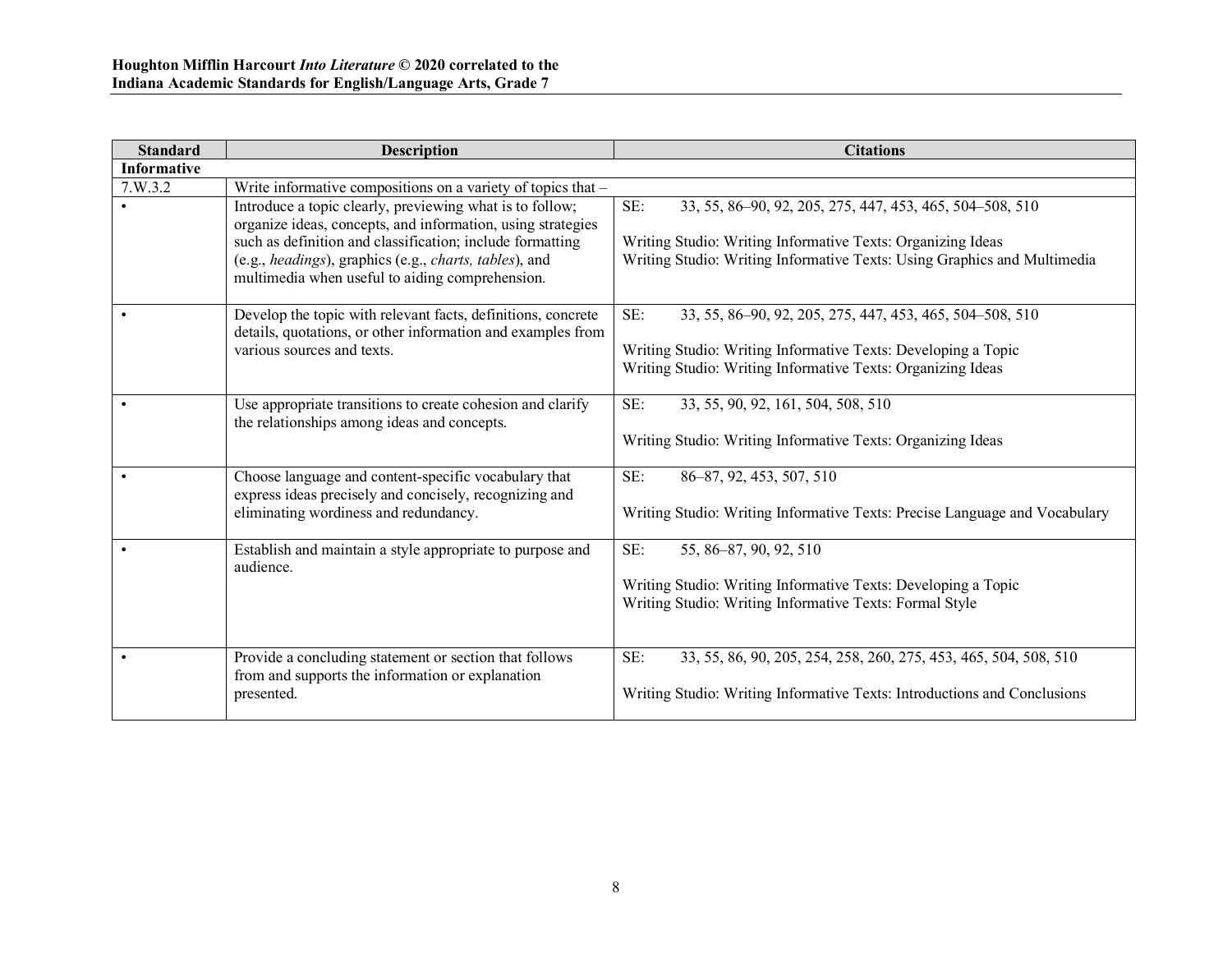| <b>Standard</b>  | <b>Description</b>                                                                                                                      | <b>Citations</b>                                                                                       |
|------------------|-----------------------------------------------------------------------------------------------------------------------------------------|--------------------------------------------------------------------------------------------------------|
| <b>Narrative</b> |                                                                                                                                         |                                                                                                        |
| 7. W. 3.3        | Write narrative compositions in a variety of forms that $-$                                                                             |                                                                                                        |
|                  | Engage and orient the reader by establishing a context and<br>point of view and introducing a narrator and/or characters.               | SE:<br>159, 167, 235, 239, 254, 257-258, 260, 321, 325, 343, 377, 426-427,<br>429 - 430, 432, 453, 497 |
|                  |                                                                                                                                         | Writing Studio: Writing Informative Texts: Developing Your Topic                                       |
|                  | Organize an event sequence (e.g., <i>conflict, climax</i> ,<br>resolution) that unfolds naturally and logically, using a                | SE:<br>159, 254, 256, 258, 260, 325, 343, 426, 428, 430, 432, 453, 497                                 |
|                  | variety of transition words, phrases, and clauses to convey<br>sequence and signal shifts from one time frame or setting<br>to another. | Writing Studio: Writing Narratives: Narrative Structure                                                |
|                  | Use narrative techniques, such as dialogue, pacing, and<br>description, to develop experiences, events, and/or                          | SE:<br>159, 167, 235, 239, 254–260, 321, 325, 343, 377, 426–432, 453, 497                              |
|                  | characters.                                                                                                                             | Writing Studio: Writing Narratives: The Language of Narrative                                          |
|                  |                                                                                                                                         | Writing Studio: Writing Narratives: Narrative Techniques                                               |
|                  | Use precise words and phrases, relevant descriptive details,<br>and sensory language to capture the action and convey                   | SE:<br>159. 167, 235, 239, 254-260, 321, 325, 343, 377, 426-432, 453, 497                              |
|                  | experiences and events.                                                                                                                 | Writing Studio: Writing Narratives: Narrative Techniques                                               |
|                  | Provide an ending that follows from and reflects on the<br>narrated experiences or events.                                              | SE:<br>159, 254, 258, 260, 321, 325, 343, 377, 426, 430, 432, 453, 497                                 |
|                  |                                                                                                                                         | Writing Studio: Writing Narratives: Narrative Structure                                                |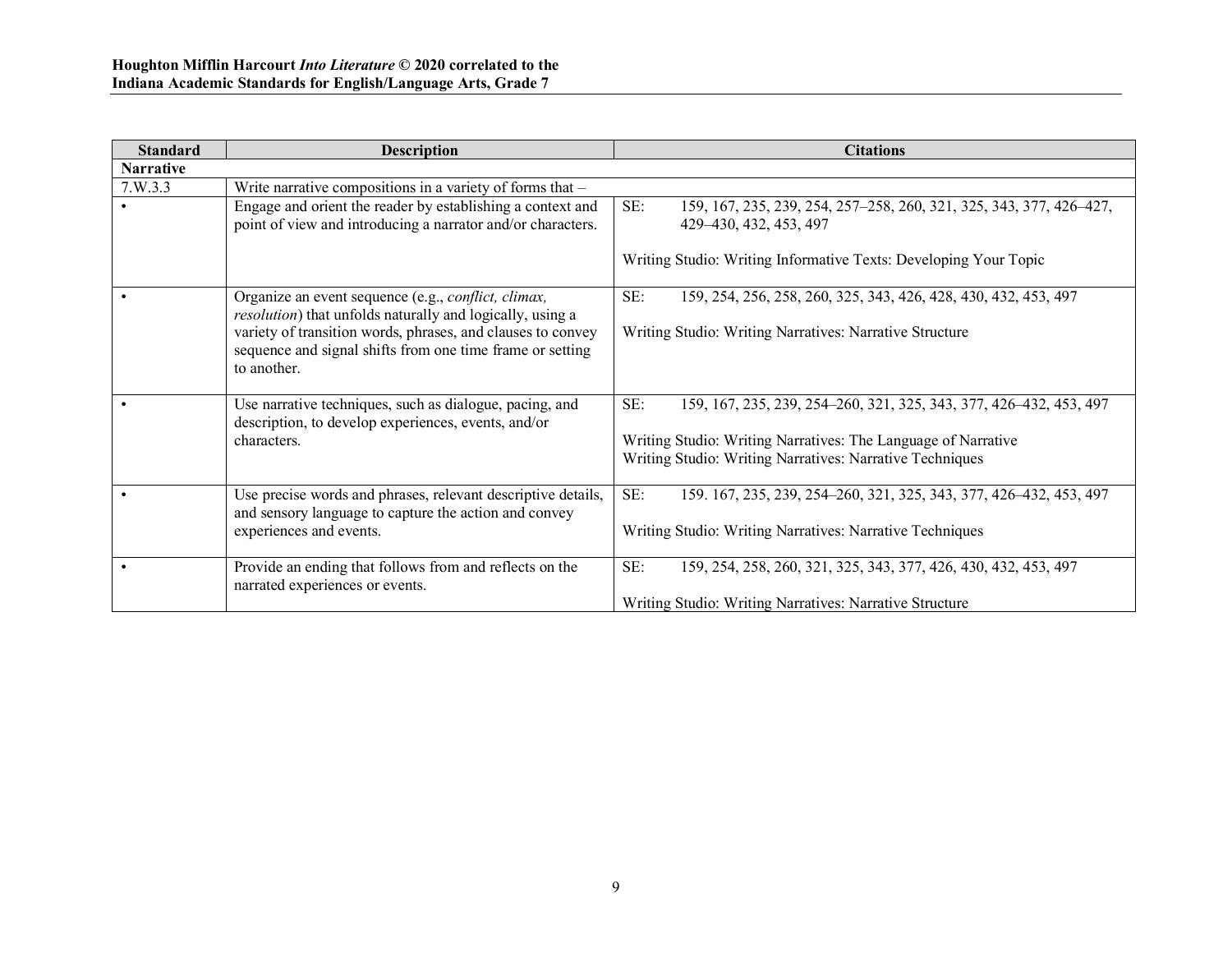| <b>Standard</b>            | <b>Description</b>                                                                                                          | <b>Citations</b>                                                                                                                                                                                                                                                                                                                                                                                                                                                                                                                         |
|----------------------------|-----------------------------------------------------------------------------------------------------------------------------|------------------------------------------------------------------------------------------------------------------------------------------------------------------------------------------------------------------------------------------------------------------------------------------------------------------------------------------------------------------------------------------------------------------------------------------------------------------------------------------------------------------------------------------|
|                            | <b>W.4: THE WRITING PROCESS</b>                                                                                             |                                                                                                                                                                                                                                                                                                                                                                                                                                                                                                                                          |
|                            | Produce coherent and legible documents by planning, drafting, revising, editing, and collaborating with others              |                                                                                                                                                                                                                                                                                                                                                                                                                                                                                                                                          |
| <b>The Writing Process</b> |                                                                                                                             |                                                                                                                                                                                                                                                                                                                                                                                                                                                                                                                                          |
| 7.W.4                      | Apply the writing process to $-$                                                                                            |                                                                                                                                                                                                                                                                                                                                                                                                                                                                                                                                          |
|                            | Plan and develop; draft; revise using appropriate reference                                                                 | SE:<br>86-92, 254-262, 350-358, 426-432, 504-510                                                                                                                                                                                                                                                                                                                                                                                                                                                                                         |
|                            | materials; rewrite; try a new approach; and edit to produce                                                                 |                                                                                                                                                                                                                                                                                                                                                                                                                                                                                                                                          |
|                            | and strengthen writing that is clear and coherent, with                                                                     | Writing Studio: Writing as a Process: Task, Purpose, and Audience                                                                                                                                                                                                                                                                                                                                                                                                                                                                        |
|                            | some guidance and support from peers and adults.                                                                            | Writing Studio: Writing as a Process: Trying a New Approach                                                                                                                                                                                                                                                                                                                                                                                                                                                                              |
|                            | Use technology to interact and collaborate with others to<br>generate, produce, and publish writing and link to sources.    | SE:<br>20, 42, 54, 66–67, 78, 83, 86–91, 108–109, 120–121, 130, 142, 158,<br>165, 172-176, 192-193, 204-205, 214, 224, 234, 238, 241, 248-249,<br>251, 254-259, 274-275, 300-301, 310, 320, 324, 334-335, 342-343,<br>347, 350-355, 357-358, 376-377, 388, 400-401, 412-413, 420, 426-<br>431, 446-447, 452-453, 464-465, 474-475, 486, 496-497, 501, 504-<br>509<br>Writing Studio: Producing and Publishing with Technology: Writing for the<br>Internet<br>Writing Studio: Producing and Publishing with Technology: Using Technology |
|                            |                                                                                                                             | to Collaborate                                                                                                                                                                                                                                                                                                                                                                                                                                                                                                                           |
|                            | <b>W.5: THE RESEARCH PROCESS</b>                                                                                            |                                                                                                                                                                                                                                                                                                                                                                                                                                                                                                                                          |
|                            | Build knowledge about the research process and the topic under study by conducting research                                 |                                                                                                                                                                                                                                                                                                                                                                                                                                                                                                                                          |
|                            | Finding, Assessing, Synthesizing, and Reporting Information                                                                 |                                                                                                                                                                                                                                                                                                                                                                                                                                                                                                                                          |
| 7.W.5                      | Conduct short research assignments and tasks to build<br>knowledge about the research process and the topic under<br>study. | SE:<br>20, 32, 42, 54–55, 66, 78, 108–109, 120–121, 130, 142, 158, 166, 169,<br>192-193, 204, 214, 224, 234, 238, 248, 251, 274-275, 300, 310, 320,<br>324, 334–335, 342, 347, 376, 388, 400, 412–413, 420, 446–447, 452,<br>464-465, 474, 486, 496-497, 501, 504-510                                                                                                                                                                                                                                                                    |
|                            | Formulate a research question.                                                                                              | SE:<br>20, 54, 83, 108, 204, 214, 274, 342, 388, 446, 486, 496, 501, 505                                                                                                                                                                                                                                                                                                                                                                                                                                                                 |
|                            |                                                                                                                             | Writing Studio: Conducting Research: Starting Your Research                                                                                                                                                                                                                                                                                                                                                                                                                                                                              |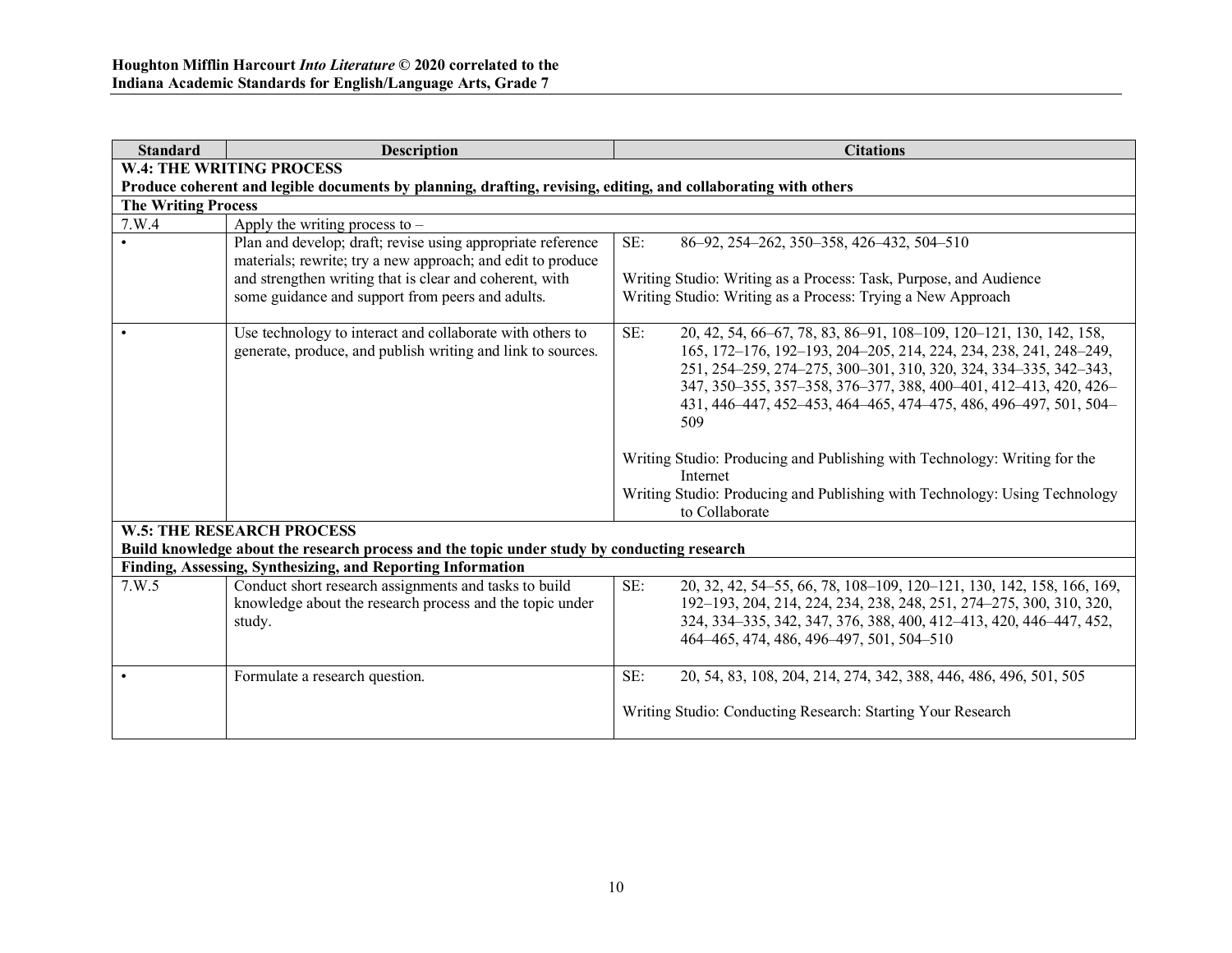| <b>Standard</b> | <b>Description</b>                                                                                          | <b>Citations</b>                                                                                                                                                                                                                                                                     |
|-----------------|-------------------------------------------------------------------------------------------------------------|--------------------------------------------------------------------------------------------------------------------------------------------------------------------------------------------------------------------------------------------------------------------------------------|
|                 | Gather relevant information from multiple sources, using<br>search terms effectively, and annotate sources. | SE:<br>32, 54, 66, 79, 83, 142, 158, 166, 204, 214, 224, 234, 238, 248, 251,<br>274, 300, 310, 320, 342, 347, 357, 388, 474, 486, 494, 496, 501, 504<br>506, 509<br>Writing Studio: Using Textual Evidence: Types of Sources<br>Writing Studio: Using Textual Evidence: Taking Notes |
|                 | Assess the credibility and accuracy of each source.                                                         | SE:<br>78, 158, 166, 192, 274, 310, 347, 400, 412, 420, 452, 464, 486, 505<br>Writing Studio: Evaluating Sources: Evaluating Sources for Usefulness<br>Writing Studio: Evaluating Sources: Evaluating Sources for Reliability                                                        |
|                 | Quote or paraphrase the information and conclusions of<br>others.                                           | SE:<br>86, 89-90, 92, 175-176, 347, 376, 501, 506, 508-510<br>Writing Studio: Using Textual Evidence: Summarizing, Paraphrasing, and<br>Quoting                                                                                                                                      |
|                 | Avoid plagiarism and follow a standard format for citation.                                                 | SE:<br>501, 506, 508-510<br>Writing Studio: Using Textual Evidence: Summarizing, Paraphrasing, and<br>Quoting<br>Writing Studio: Using Textual Evidence: Attribution                                                                                                                 |
|                 | Present information, choosing from a variety of formats.                                                    | SE:<br>20, 42, 54, 83, 108-109, 120-121, 130, 142, 169, 172-178, 192, 204,<br>214, 224, 234, 248, 251, 275, 300, 310, 320, 324, 334, 347, 357-358,<br>400–401, 412, 420, 446, 501, 504–512                                                                                           |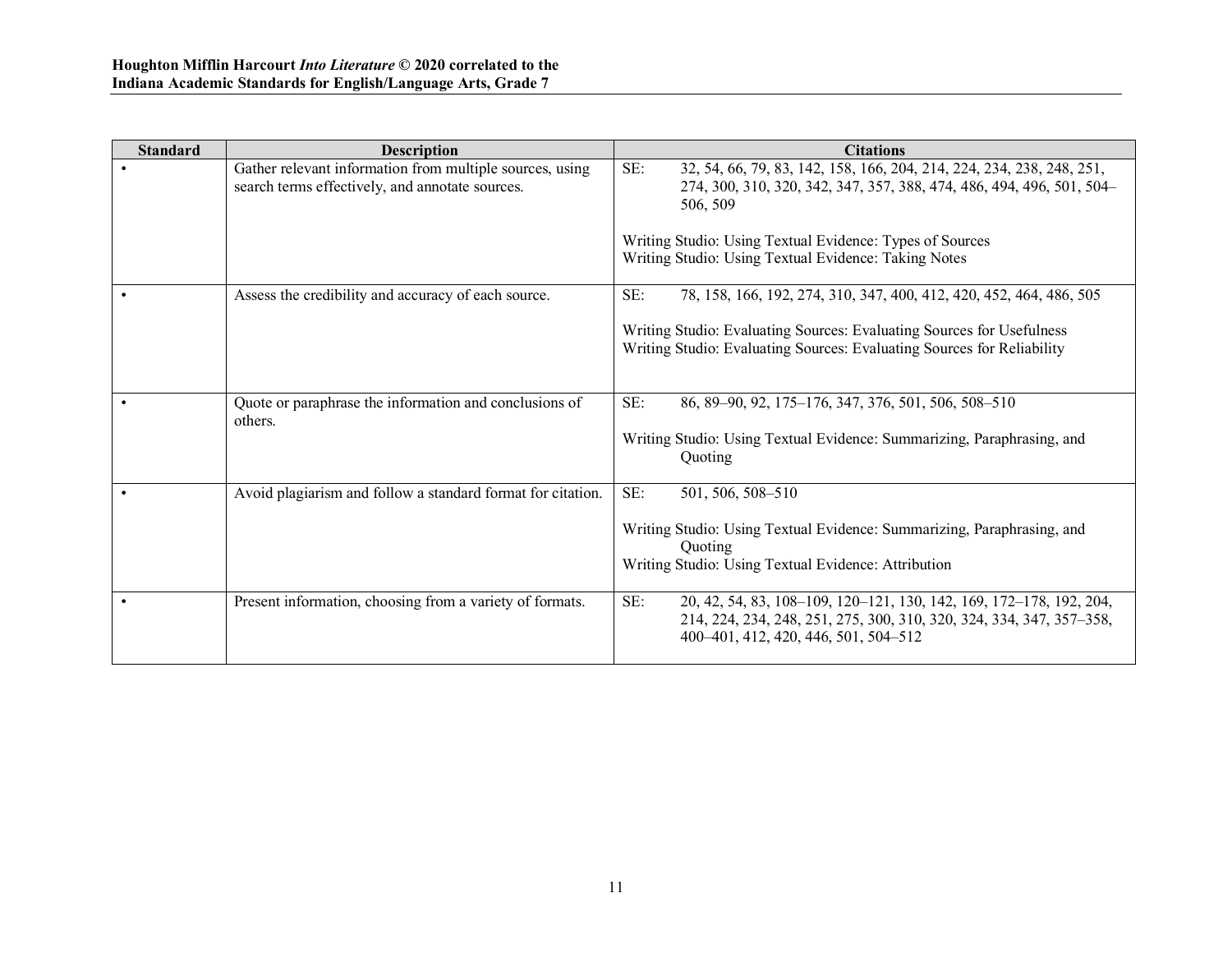| <b>Standard</b>                                  | <b>Description</b>                                                                                                                                                                                                | <b>Citations</b>                                                                                                                |  |
|--------------------------------------------------|-------------------------------------------------------------------------------------------------------------------------------------------------------------------------------------------------------------------|---------------------------------------------------------------------------------------------------------------------------------|--|
|                                                  | <b>W.6: CONVENTIONS OF STANDARD ENGLISH</b>                                                                                                                                                                       |                                                                                                                                 |  |
|                                                  | Demonstrate command of the conventions of standard English                                                                                                                                                        |                                                                                                                                 |  |
| <b>Grammar and Usage</b>                         |                                                                                                                                                                                                                   |                                                                                                                                 |  |
| 7.W.6.1                                          | Demonstrate command of English grammar and usage, focusing on:                                                                                                                                                    |                                                                                                                                 |  |
| 7.W.6.1a                                         | Pronouns-                                                                                                                                                                                                         |                                                                                                                                 |  |
|                                                  | Students are expected to build upon and continue applying conventions learned previously.                                                                                                                         |                                                                                                                                 |  |
| 7.W.6.1b                                         | $Verbs -$                                                                                                                                                                                                         | SE: 102, 105, 111. 123, 227, 345, 394, 397, 404                                                                                 |  |
|                                                  | Recognizing and correcting problems with subject/verb<br>agreement.                                                                                                                                               | Grammar Studio: Agreement of Subject and Verb<br>Grammar Studio: Using Modifiers Correctly: Misplaced Modifiers                 |  |
| 7. W. 6.1c                                       | Adjectives and Adverbs -                                                                                                                                                                                          |                                                                                                                                 |  |
|                                                  | Students are expected to build upon and continue applying conventions learned previously.                                                                                                                         |                                                                                                                                 |  |
| 7.W.6.1d                                         | Phrases and Clauses -                                                                                                                                                                                             |                                                                                                                                 |  |
|                                                  | Recognizing and correcting misplaced and dangling<br>modifiers.                                                                                                                                                   | Grammar Studio: Using Modifiers Correctly: Dangling Modifiers<br>Grammar Studio: Using Modifiers Correctly: Misplaced Modifiers |  |
| 7.W.6.1e                                         | Usage – Writing simple, compound, complex, and<br>compound-complex sentences; recognizing and correcting<br>sentence fragments and run-ons; varying sentence patterns<br>for meaning, reader interest, and style. | SE:<br>6, 23, 90, 92, 148, 161, 178, 186, 195, 218, 227, 328, 337, 345, 382,<br>391, 394, 403, 510                              |  |
| <b>Capitalization, Punctuation, and Spelling</b> |                                                                                                                                                                                                                   |                                                                                                                                 |  |
| 7.W.7.2                                          | Demonstrate command of the conventions of standard English capitalization, punctuation, and spelling focusing on:                                                                                                 |                                                                                                                                 |  |
| 7.W.7.2a                                         | Capitalization-                                                                                                                                                                                                   |                                                                                                                                 |  |
|                                                  | Students are expected to build upon and continue applying conventions learned previously                                                                                                                          |                                                                                                                                 |  |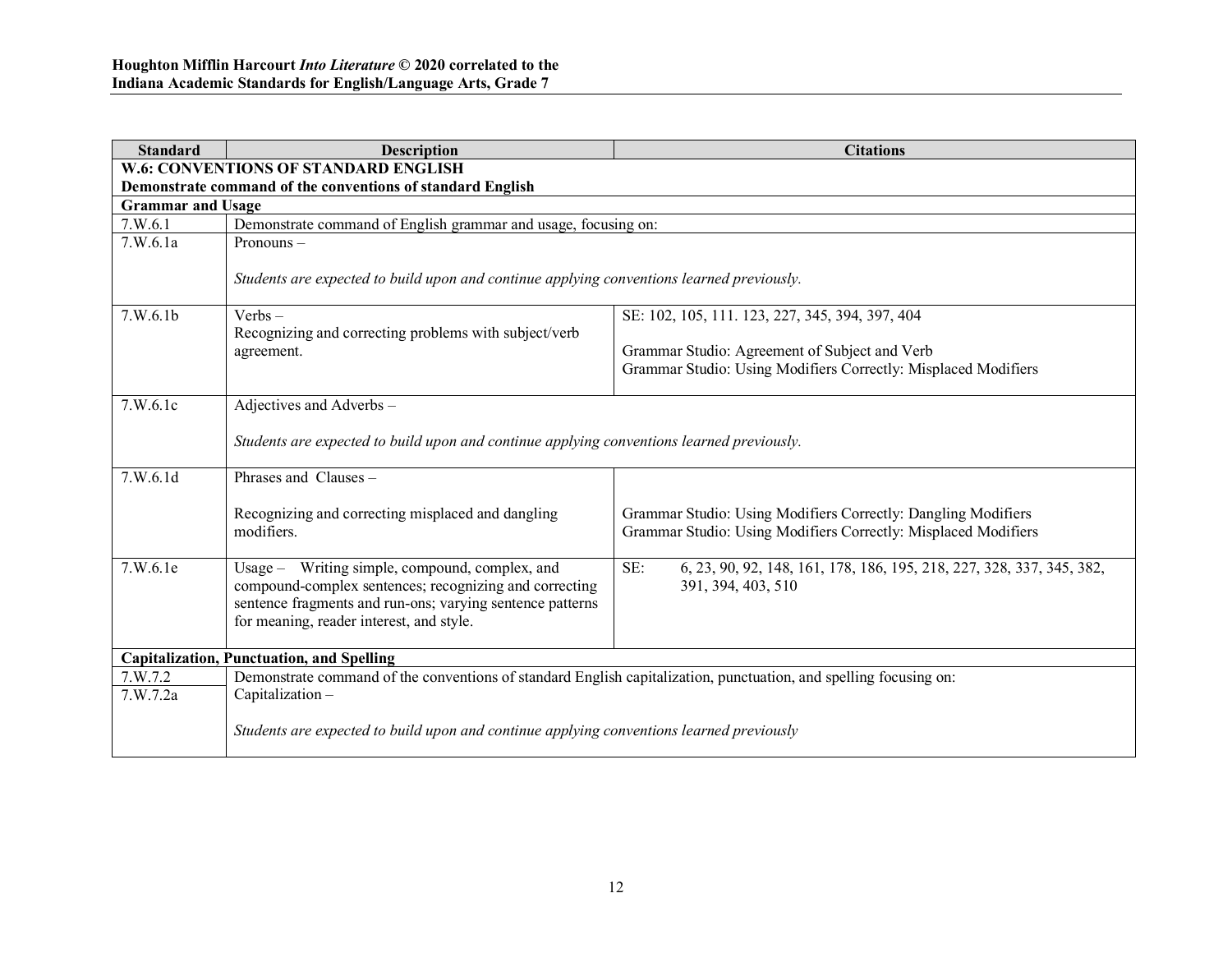| <b>Standard</b>                                                                       | <b>Description</b>                                                                                                                                                                                                             |     | <b>Citations</b>                                                                                                                                                                                                                                                                                             |  |  |
|---------------------------------------------------------------------------------------|--------------------------------------------------------------------------------------------------------------------------------------------------------------------------------------------------------------------------------|-----|--------------------------------------------------------------------------------------------------------------------------------------------------------------------------------------------------------------------------------------------------------------------------------------------------------------|--|--|
| 7.W.7.2b                                                                              | Punctuation -                                                                                                                                                                                                                  |     |                                                                                                                                                                                                                                                                                                              |  |  |
| $\bullet$                                                                             | Using commas with subordinate clauses.                                                                                                                                                                                         | SE: | 6, 195, 218, 449                                                                                                                                                                                                                                                                                             |  |  |
| 7. W. 7.2c                                                                            | $S$ pelling –                                                                                                                                                                                                                  |     |                                                                                                                                                                                                                                                                                                              |  |  |
|                                                                                       | Students are expected to build upon and continue applying conventions learned previously.                                                                                                                                      |     |                                                                                                                                                                                                                                                                                                              |  |  |
| <b>Speaking and Listening</b>                                                         |                                                                                                                                                                                                                                |     |                                                                                                                                                                                                                                                                                                              |  |  |
| <b>SL.1: LEARNING OUTCOME FOR SPEAKING AND LISTENING</b>                              |                                                                                                                                                                                                                                |     |                                                                                                                                                                                                                                                                                                              |  |  |
| Refine and apply effective communication skills through speaking and active listening |                                                                                                                                                                                                                                |     |                                                                                                                                                                                                                                                                                                              |  |  |
| <b>Learning Outcome</b>                                                               |                                                                                                                                                                                                                                |     |                                                                                                                                                                                                                                                                                                              |  |  |
| 7.SL.1                                                                                | Listen actively and adjust the use of spoken language (e.g.,<br>conventions, style, vocabulary) to communicate effectively<br>with a variety of audiences and for different purposes.                                          | SE: | 21, 79, 93–94, 143, 145, 176, 205, 215, 235, 239, 311, 335, 358, 401,<br>$511 - 512$                                                                                                                                                                                                                         |  |  |
|                                                                                       | <b>SL.2: DISCUSSION AND COLLABORATION</b>                                                                                                                                                                                      |     |                                                                                                                                                                                                                                                                                                              |  |  |
|                                                                                       | Refine and apply reciprocal communication skills by participating in a range of collaborative discussions                                                                                                                      |     |                                                                                                                                                                                                                                                                                                              |  |  |
| <b>Discussion and Collaboration</b>                                                   |                                                                                                                                                                                                                                |     |                                                                                                                                                                                                                                                                                                              |  |  |
| 7.SL.2.1                                                                              | Engage effectively in a range of collaborative discussions<br>(one-on-one, in groups, and teacher-led) on grade-<br>appropriate topics, texts, and issues, building on others'<br>ideas and expressing personal ideas clearly. | SE: | 20-21, 33, 42-43, 54-55, 66-67, 78-79, 82-83, 108, 120, 142, 168-<br>169, 193, 204, 214, 224–225, 234–235, 238–239, 250–251, 275, 300–<br>301, 310-311, 320, 324-325, 334-335, 346-347, 357-358, 377, 388-<br>389, 400-401, 412-413, 420-421, 446-447, 452-453, 465, 474, 486-<br>487, 496, 500–501, 511–512 |  |  |
|                                                                                       |                                                                                                                                                                                                                                |     | Speaking and Listening Studio: Participating in Collaborative Discussions:<br>Introduction                                                                                                                                                                                                                   |  |  |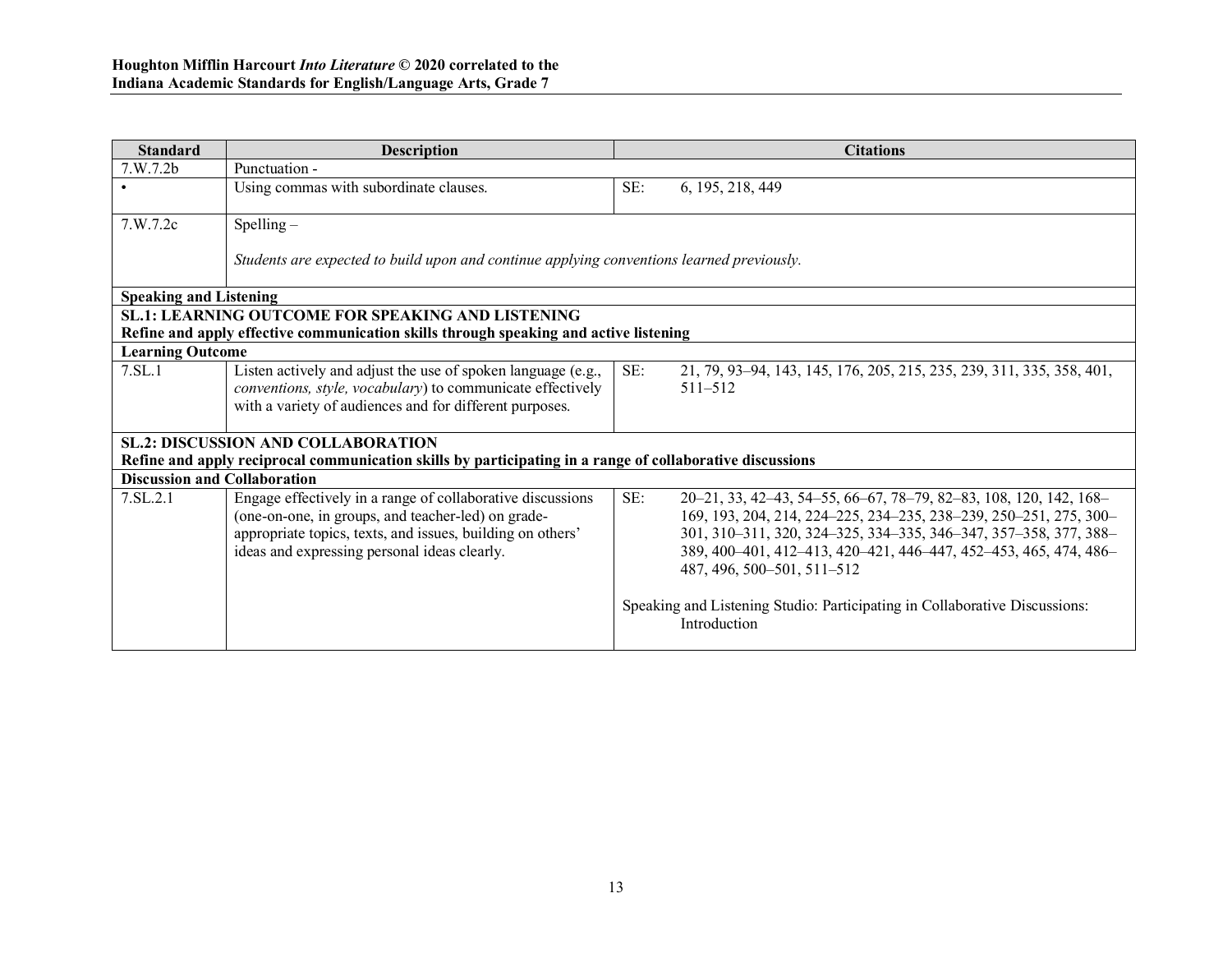| <b>Standard</b> | <b>Description</b>                                                                                                                                                                 | <b>Citations</b>                                                                                                                                                                                                                                                                                                                                                                                |
|-----------------|------------------------------------------------------------------------------------------------------------------------------------------------------------------------------------|-------------------------------------------------------------------------------------------------------------------------------------------------------------------------------------------------------------------------------------------------------------------------------------------------------------------------------------------------------------------------------------------------|
| 7.SL.2.2        | Investigate and reflect on ideas under discussion by<br>identifying specific evidence from materials under study<br>and other resources.                                           | SE:<br>20-21, 33, 55, 66-67, 78-79, 85, 108, 120-121, 142, 159, 171, 192-<br>193, 204, 214, 224-225, 234, 238, 241, 253, 275, 300-301, 310, 320,<br>325, 334-335, 347, 349, 377, 389, 400, 412-413, 420, 425, 446-447,<br>465, 474, 486, 487, 496, 503, 511-512<br>Speaking and Listening Studio: Participating in Collaborative Discussions:<br>Preparing for Discussion                       |
| 7.SL.2.3        | Follow rules for considerate discussions, track progress<br>toward specific goals and deadlines, and define individual<br>roles as needed.                                         | SE:<br>21, 33, 55, 79, 94, 131, 159, 167, 177, 193, 205, 251, 347, 357–358,<br>413, 465, 511-512<br>Speaking and Listening Studio: Participating in Collaborative Discussions:<br><b>Establishing and Following Procedure</b>                                                                                                                                                                   |
| 7.SL.2.4        | Pose questions that elicit elaboration and respond to others'<br>questions and comments with relevant observations and<br>ideas that bring the discussion back on topic as needed. | SE:<br>83, 94, 108, 121, 193, 215, 235, 241, 258, 311, 354, 358, 511–512<br>Speaking and Listening Studio: Participating in Collaborative Discussions:<br>Speaking Constructively<br>Speaking and Listening Studio: Participating in Collaborative Discussions:<br>Listening and Responding<br>Speaking and Listening Studio: Analyzing and Evaluating Presentations:<br>Listening and Speaking |
| 7.SL.2.5        | Acknowledge new information expressed by others, and<br>consider it in relation to one's own views.                                                                                | SE:<br>33, 43, 55, 67, 79, 82–83, 94, 121, 131, 145, 168–169, 177, 193, 225,<br>234, 241, 251, 275, 346–347, 354, 358, 401, 423, 487, 511–512<br>Speaking and Listening Studio: Participating in Collaborative Discussions:<br>Listening and Responding                                                                                                                                         |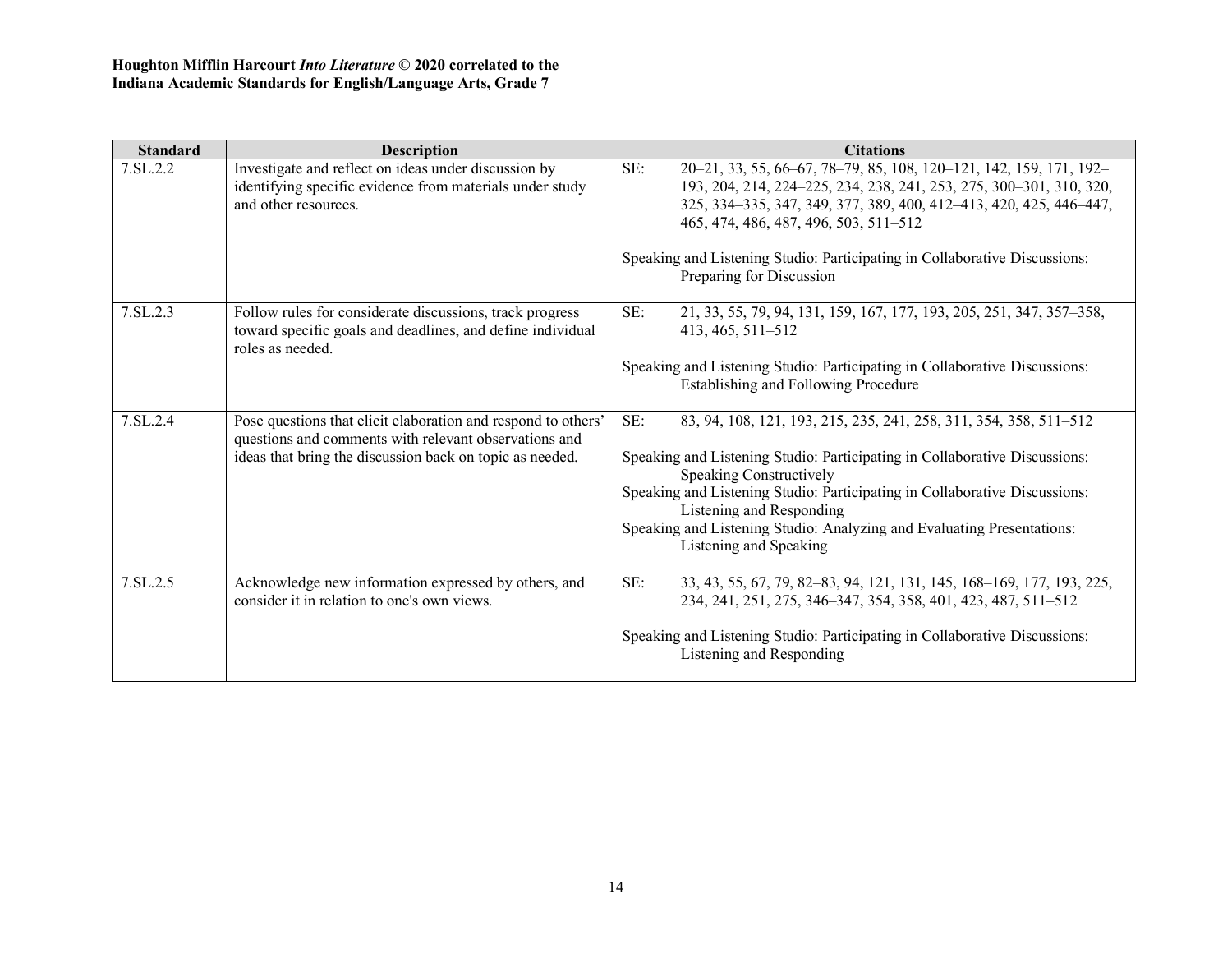| <b>Standard</b>                                                                              | <b>Description</b>                                                                                                                                                                                                               | <b>Citations</b>                                                                                                                                                                                                                                                                                                                                                                                |  |  |  |
|----------------------------------------------------------------------------------------------|----------------------------------------------------------------------------------------------------------------------------------------------------------------------------------------------------------------------------------|-------------------------------------------------------------------------------------------------------------------------------------------------------------------------------------------------------------------------------------------------------------------------------------------------------------------------------------------------------------------------------------------------|--|--|--|
| <b>SL.3: COMPREHENSION</b>                                                                   |                                                                                                                                                                                                                                  |                                                                                                                                                                                                                                                                                                                                                                                                 |  |  |  |
| Refine and apply active listening and interpretation skills using various strategies         |                                                                                                                                                                                                                                  |                                                                                                                                                                                                                                                                                                                                                                                                 |  |  |  |
| Comprehension                                                                                |                                                                                                                                                                                                                                  |                                                                                                                                                                                                                                                                                                                                                                                                 |  |  |  |
| 7.SL.3.1                                                                                     | Analyze the main ideas and supporting details presented in<br>diverse media and formats (e.g., visually, quantitatively,<br><i>orally</i> ) and explain how the ideas clarify a topic, text, or<br>issue under study.            | SE:<br>21, 33, 55, 67, 79, 109, 120–121, 145, 205, 224–225, 241, 275, 301,<br>311, 321, 357–358, 389, 400–401, 413, 420–421–423, 447, 487, 500–<br>501, 511–512                                                                                                                                                                                                                                 |  |  |  |
| 7.SL.3.2                                                                                     | Delineate a speaker's argument and specific claims,<br>evaluating the soundness of the reasoning and the<br>relevance and sufficiency of the evidence.                                                                           | SE:<br>33, 177, 224–225, 334, 346, 358, 512<br>Speaking and Listening Studio: Analyzing and Evaluating Presentations:<br>Identifying a Speaker's Claim<br>Speaking and Listening Studio: Analyzing and Evaluating Presentations:<br>Tracing a Speaker's Argument                                                                                                                                |  |  |  |
| <b>SL.4: PRESENTATION OF KNOWLEDGE AND IDEAS</b>                                             |                                                                                                                                                                                                                                  |                                                                                                                                                                                                                                                                                                                                                                                                 |  |  |  |
| Refine and apply speaking skills to communicate ideas effectively in a variety of situations |                                                                                                                                                                                                                                  |                                                                                                                                                                                                                                                                                                                                                                                                 |  |  |  |
|                                                                                              | <b>Presentation of Knowledge and Ideas</b>                                                                                                                                                                                       |                                                                                                                                                                                                                                                                                                                                                                                                 |  |  |  |
| 7.SL.4.1                                                                                     | Present claims and findings, emphasizing salient points in a<br>focused, coherent manner with pertinent descriptions, facts,<br>details, and examples; use appropriate eye contact,<br>adequate volume, and clear pronunciation. | SE:<br>33, 79, 83, 93-94, 109, 121, 145, 169, 172-178, 192-193, 205, 224-<br>225, 241, 249, 275, 301, 310, 320, 325, 343, 347, 355, 357-358, 377,<br>389, 401, 413, 421, 423, 446, 453, 465, 501, 511-512<br>Speaking and Listening Studio: Giving a Presentation: The Content of Your<br>Presentation<br>Speaking and Listening Studio: Giving a Presentation: Delivering Your<br>Presentation |  |  |  |